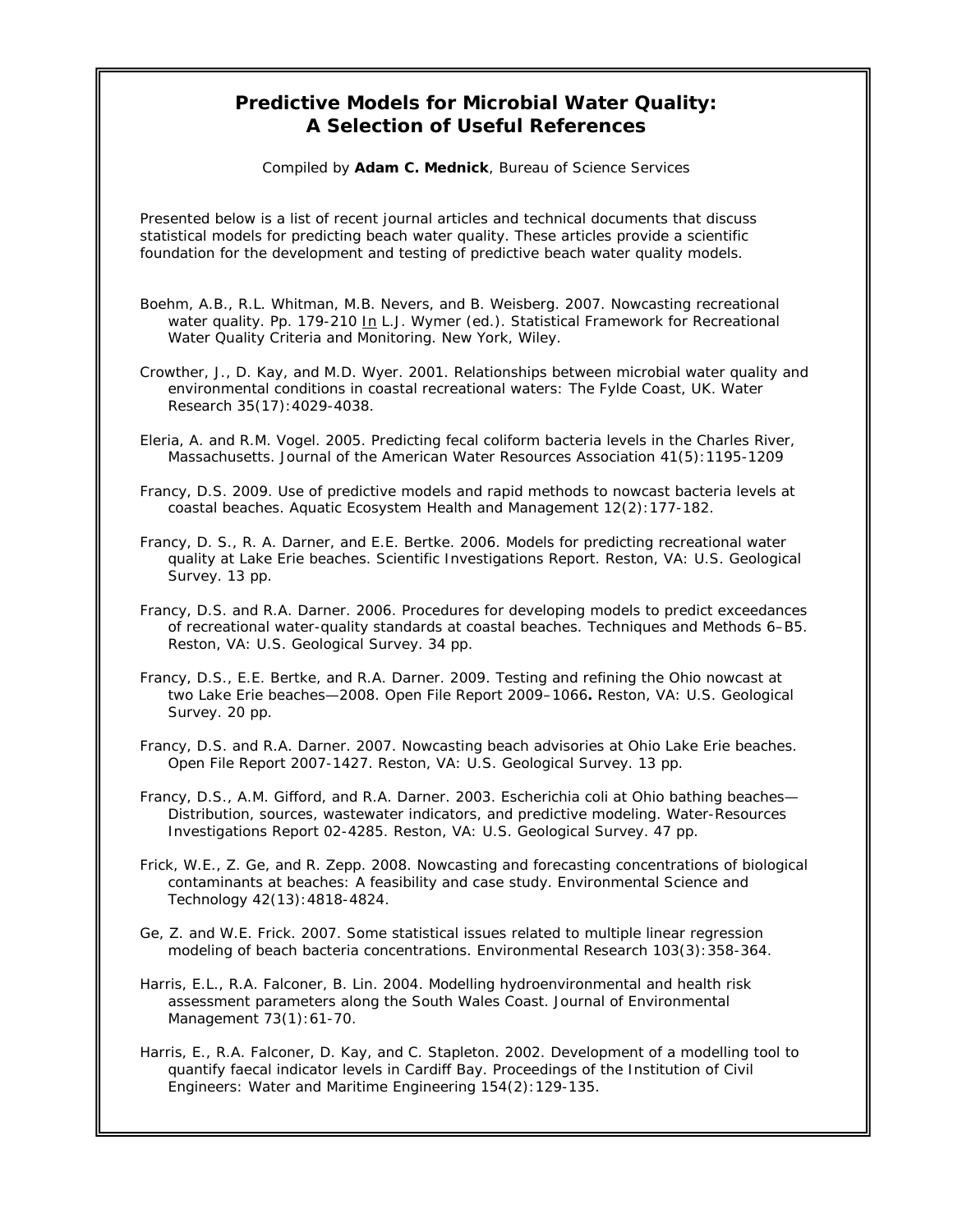- He, L.M. and Z.L. He. 2008. Water quality prediction of marine recreational beaches receiving watershed baseflow and stormwater runoff in southern California, USA. *Water Research* 42(10-11):2563-2573.
- Heberger, M.G., J.L. Durant, K.A. Oriel, P.H. Kirshen, and L. Minardi. 2008. Combining realtime bacteria models and uncertainty analysis for establishing health advisories for recreational waters. *Journal of Water Resources Planning and Management* 134(1):73-82.
- Hellweger, F.L. and P. Masopust. 2008. Investigating the fate and transport of Escherichia coli in the Charles River, Boston, using high-resolution observation and modeling. *Journal of the American Water Resources Association* 44(2):509-522.
- Hou, D., S.J.M. Rabinovici, and A.B. Boehm. 2006. Enterococci predictions from partial least squares regression models in conjunction with a single-sample standard improve the efficacy of beach management advisories. *Environmental Science and Technology* 40(6):1737-1743.
- Kashefipour, S.M., B. Lin, E. Harris, and R.A. Falconer. 2002. Hydro-environmental modelling for bathing water compliance of an estuarine basin. *Water Research* 36(7):1854-1868.
- Kashefipour, S.M., B. Lin, and R.A. Falconer. 2006. Modelling the fate of faecal indicators in a coastal basin. *Water Research* 40(7):1413-1425.
- Kay, D., M. Wyer, J. Crowther, C. Stapleton, M. Bradford, A. McDonald, J. Greaves, C. Francis, and J. Watkins. 2005. Predicting faecal indicator fluxes using digital land use data in the UK's sentinel Water Framework Directive catchment: The Ribble study. *Water Research* 39(16):3967-3981.
- Kelsey, H., D.E. Porter, and G. Scott, M. Neet, and D. White. 2004. Using geographic information systems and regression analysis to evaluate relationships between land use and fecal coliform bacterial pollution. *Journal of Experimental Marine Biology and Ecology* 298(2):197-209.
- Lin, B., M. Syed, and R.A. Falconer. 2008. Predicting faecal indicator levels in estuarine receiving waters - An integrated hydrodynamic and ANN modelling approach. *Environmental Modelling and Software* 23(6):729-740.
- Liu, L., M.S. Phanikumar, S.L. Molloy, R.L.Whitman, D.A. Shively, M.B. Nevers, D.J. Schwab, and J.B. Rose. 2006. Modeling the transport and inactivation of *E. coli* and enterococci in the near-shore region of Lake Michigan. *Environmental Science and Technology* 40(16):5022-5028.
- McPhail, C.D. and R.T. Stidson. 2009. Bathing water signage and predictive water quality models in Scotland. *Aquatic Ecosystem Health and Management* 12(2):183-186.
- Nevers, M.B. and R.L. Whitman. 2005. Nowcast modeling of *Escherichia coli* concentrations at multiple urban beaches of Southern Lake Michigan. *Water Research* 39(20):5250-5260.
- Nevers, M.B. and R.L. Whitman. 2008. Coastal strategies to predict *Escherichia coli* concentrations for beaches along a 35 km stretch of Southern Lake Michigan. *Environmental Science and Technology* 42(12):4454-4460.
- Nevers, M.B., D.A. Shively, G.T. Kleinheinz, C.M. McDermott, W. Schuster, V. Chomeau, and R.L. Whitman. 2009. Geographic relatedness and predictability of *E. coli* along a peninsular beach complex of Lake Michigan. *Journal of Environmental Quality* 38(6):2357-2364.
- Nevers, M.B., R.L. Whitman, W.E. Frick, and Z. Ge. 2007. Interaction and influence of two creeks on Escherichia coli concentrations of nearby beaches: Exploration of predictability and mechanisms. *Journal of Environmental Quality* 36(5):1338-1345.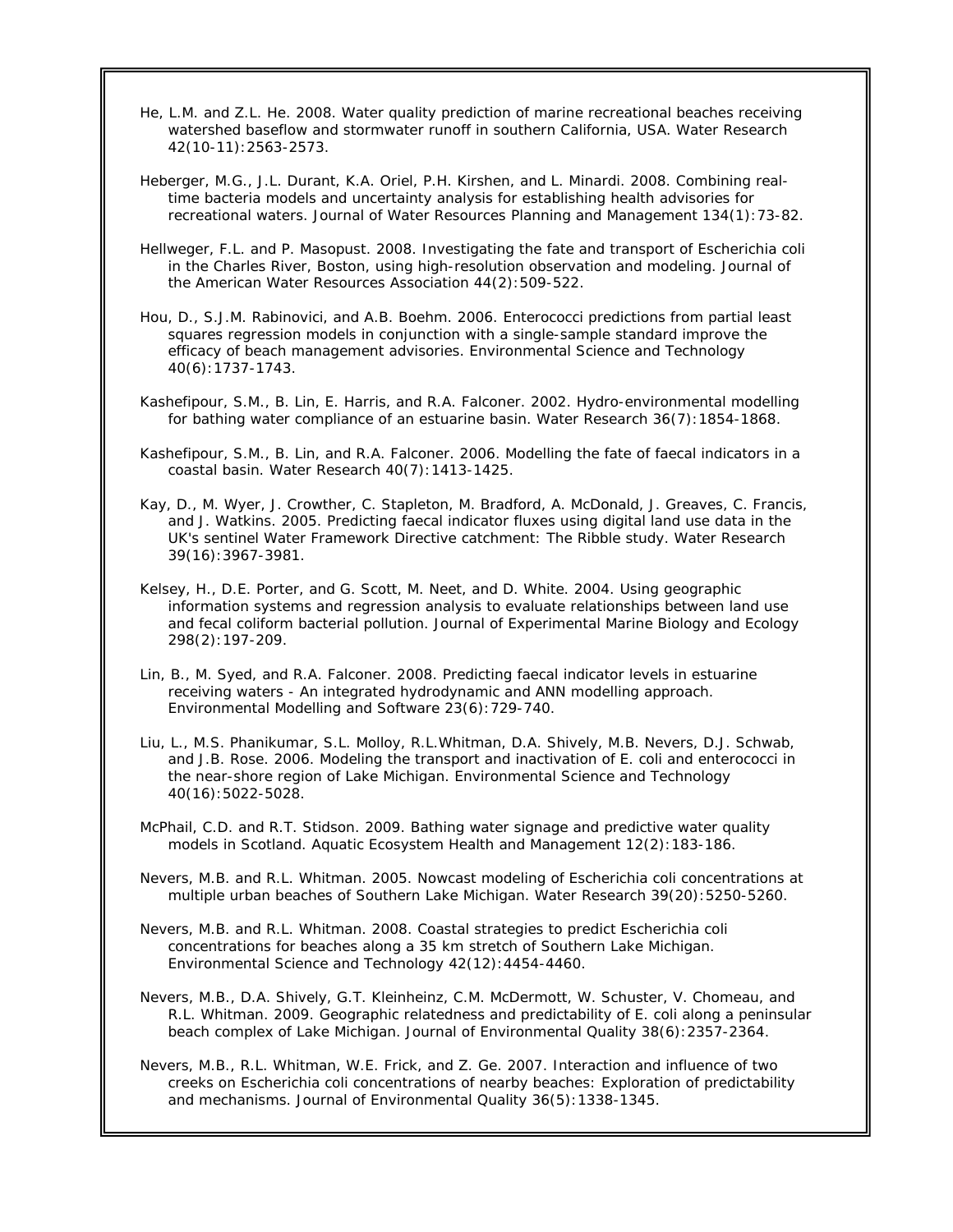Olyphant, G.A.. 2005. Statistical basis for predicting the need for bacterially induced beach closures: Emergence of a paradigm? *Water Research* 39(20):4953-4960.

- Olyphant, G.A. and R.L. Whitman. 2004. Elements of a predictive model for determining beach closures on a real time basis: The case of 63rd Street Beach Chicago. *Environmental Monitoring and Assessment* 98(1):175-190.
- Olyphant, G.A., J. Thomas, R.L. Whitman, and D. Harper. 2003. Characterization and statistical modeling of bacterial (*Escherichia coli*) outflows from watersheds that discharge into southern Lake Michigan. *Environmental Monitoring and Assessment* 81(1):289-300.
- Parkhurst, D.F., K.P. Brenner, A.P. Dufour, and L.J. Wymer. 2005. Indicator bacteria at five swimming beaches—Analysis using random forests. *Water Research* 39(7):1354-1360.
- Schnauder, I., B. Bockelmann-Evans, and B. Lin. 2007. Modelling faecal bacteria pathways in receiving waters. *Proceedings of the Institution of Civil Engineers: Maritime Engineering* 160(4):143-153.
- Siewicki, T.C., T. Pullaro, W. Pan, S. McDaniel, R. Glenn, and J. Stewart. 2007. Models of total and presumed wildlife sources of fecal coliform bacteria in coastal ponds. *Journal of Environmental Management* 82(1):120-132.
- Stretch, D. and D. Mardon. 2005. A simplified model of pathogenic pollution for managing beaches. *Water South Africa* 31(1):47-52.
- U.S. Environmental Protection Agency. 1999. Review of potential modeling tools and approaches to support the BEACH program. EPA 823-R-99-002. Washington, DC: U.S. Environmental Protection Agency. 42 pp.
- Whitman, R.L., M.B. Nevers, and P.J. Gerovac. 1999. Interaction of ambient conditions and fecal coliform bacteria in Southern Lake Michigan beach waters: Monitoring program implications. *Natural Areas Journal* 19(2):166-171.

*The Wisconsin Department of Natural Resources provides equal opportunity in its employment, programs, services, and functions under an Affirmative Action Plan. If you have any questions, please write to Equal Opportunity Office, Department of Interior, Washington, D.C. 20240.* 

**\_\_\_\_\_\_\_\_\_\_\_\_\_\_\_\_\_\_\_\_\_\_\_\_\_\_\_\_\_\_\_\_\_\_\_\_\_\_\_\_\_\_\_\_\_\_\_\_\_\_\_\_\_\_\_\_\_\_\_\_\_\_\_\_\_\_\_\_\_\_\_\_\_\_\_** 

*This publication is available in alternative format* (large print, Braille, audio tape. etc.) *upon request. Please call (608) 266-0531 for more information.*